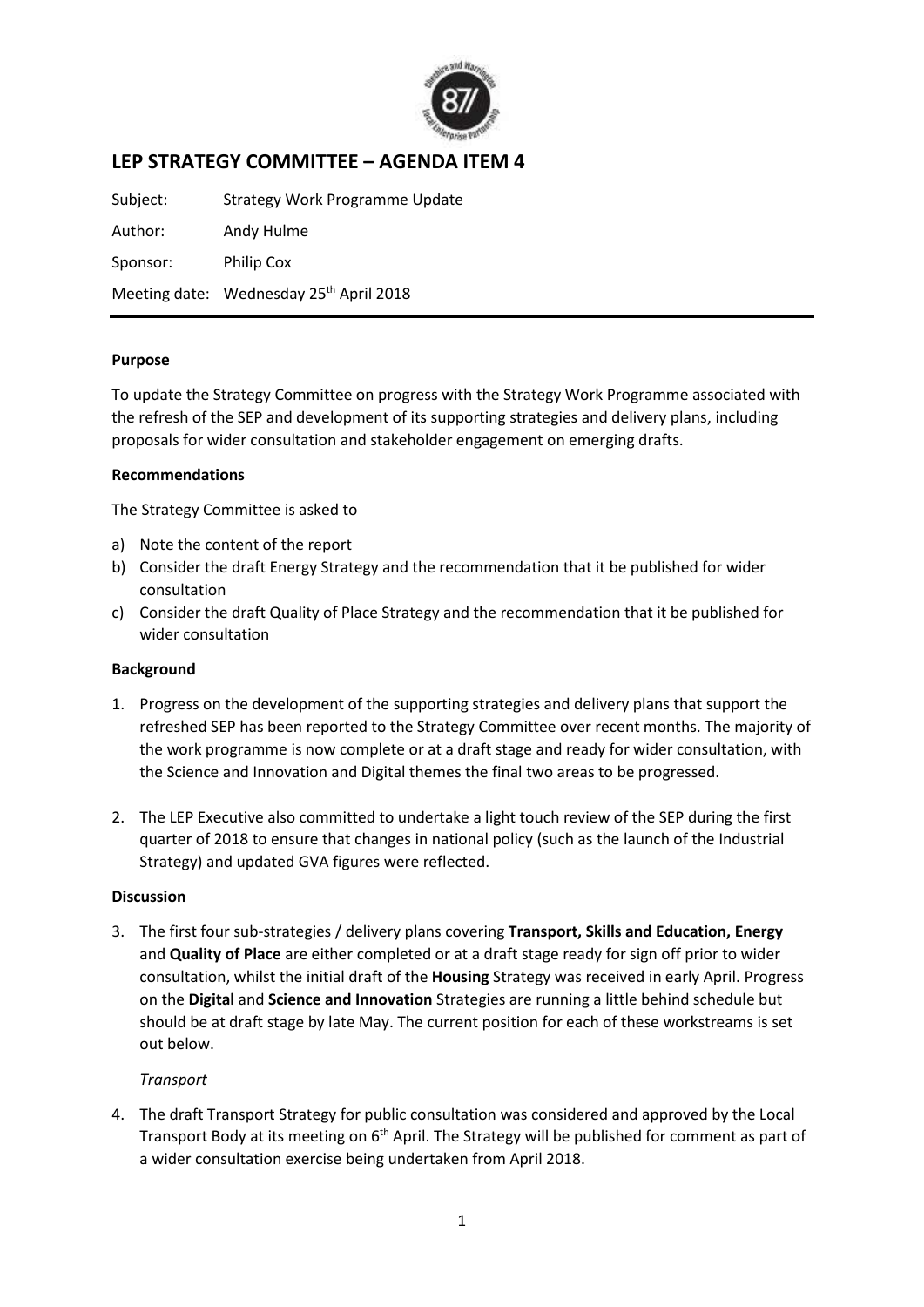

5. It is expected that the final version will be signed off by the LEP Board in Autumn 2018.

## *Skills and Education*

6. Work on developing this Strategy is now complete, with the document available on the LEP website. Activity is now switching towards implementation, overseen by the Employer Skills Board.

## *Energy*

- 7. The main evidence report by Mickledore has now been received. The draft cover report, which is designed to be a higher level, public-facing document is substantially complete in draft form was circulated to Strategy Committee members for comment on  $3<sup>rd</sup>$  April 2018. The includes a series of proposed priorities, actions and interventions over the course of the next  $1 - 2$  years including the roll out of the proposed Low Carbon Energy Innovation Fund (LGF3). Following initial feedback the delivery plan section has been 'sharpened up'.
- 8. The draft Strategy is also to be considered by the main LEP Board at its April Discussion Forum. Subject to feedback from the Strategy Committee, local authority partners and BEIS, it is proposed to design up the document (in a similar format to the other supporting strategies) and publish it on the LEP website as a 'Draft – for comment'. Subject to feedback a final version would then be available for consideration by the LEP Board at its meeting in July.

# *The Strategy Committee is asked to consider the draft Energy Strategy and the recommendation that it be published for comment.*

## *Quality of Place*

- *9.* The initial recommendations from the Quality of Place Strategy work were presented to the LEP Discussion Forum in February. Whilst the overall view was positive, there was an extensive debate around some of the main points in the presentation, which reflected the challenges of trying to summarise a larger document into a slide presentation. A key take away from the discussion was the prime importance for the Strategy to reflect the diverse range of places within the sub-region.
- *10.* The detail of the draft Strategy has been refined to reflect the views expressed by the Board and was circulated to the Strategy Committee for comment on 3<sup>rd</sup> April 2018. As with the Energy Strategy, the draft will also be considered at the LEP Discussion Forum on 25<sup>th</sup> April and subject to approval the draft would be worked up into a format suitable for publication as a 'Draft – for consultation'.
- *11.* There was also a suggestion at the Discussion Forum that a further workshop involving members of the Board might be beneficial in finalising the key messages within the Strategy. To this end planning is underway for a half-day workshop in May with members of the Board and key stakeholders including CHALC, Place Team Boards, Rural Strategy Board and the National Trust to discuss the emerging priorities and potential interventions identified within the Strategy.
- *12.* The feedback from the workshop and wider consultation would be used to refine the draft prior to consideration of a final draft by the LEP Board at its July meeting.